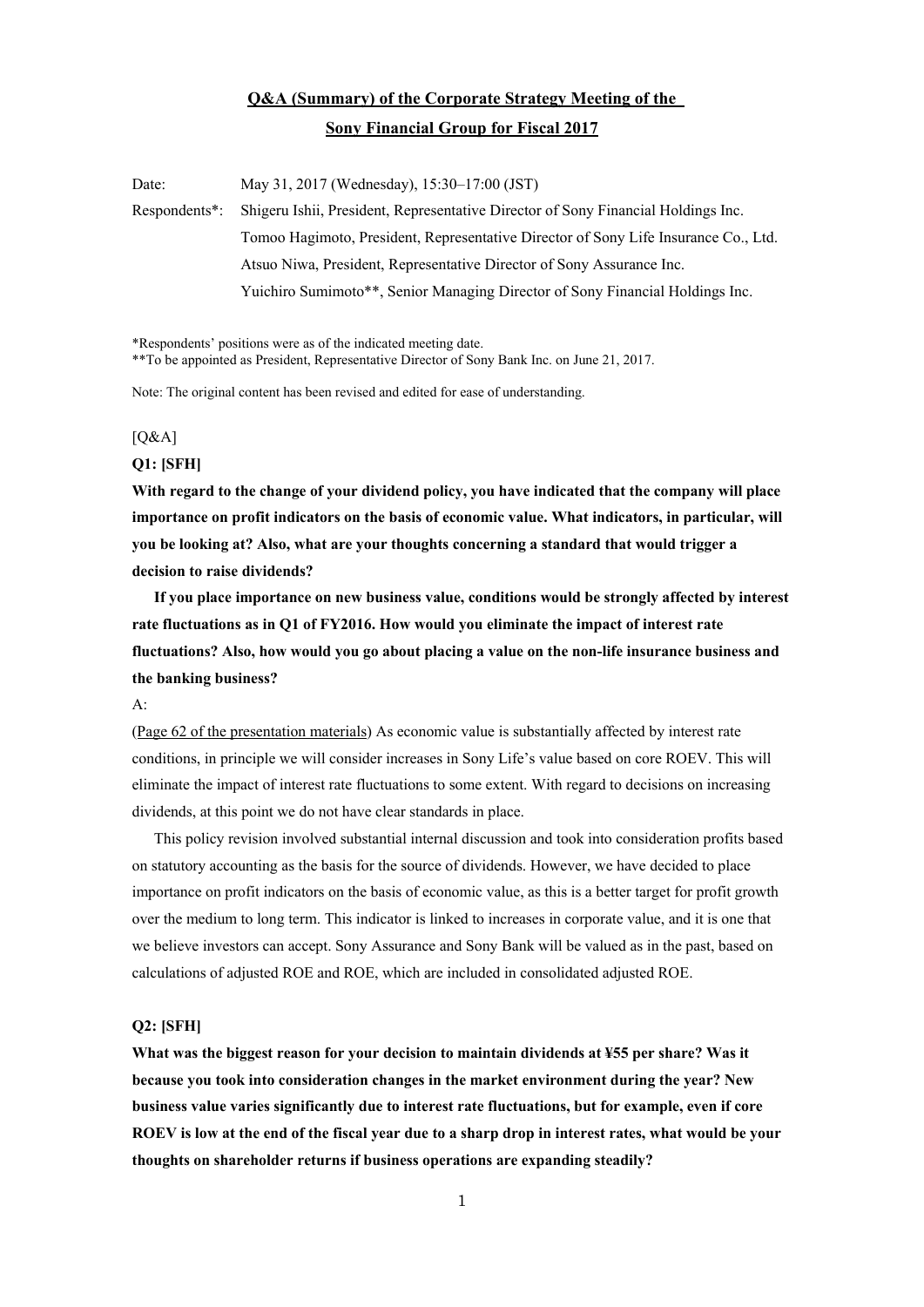We kept the dividend forecast at ¥55 per share for FY2017 because of uncertainty in the market environment and in the competitive environment following revisions in the standard yields used for calculating policy reserves, and our decision to assess the situation. Some may find our decision conservative, but we have kept the figure at ¥55 per share because this is the level we can indicate with confidence at this juncture. We are aware that the interest rate sensitivity of new business value is high; we would like you to understand that we determined to provide a dividend of ¥55 per share even if interest rates fall. With regard to a decision on raising the dividend, let us look at new business value. As Sony Life's new business value was around ¥15.0 billion in Q4 of FY2016, for example, new business value of around ¥60.0 billion on an annual basis would be one guide. If the actual figure were to be higher than that, we could consider raising the dividend.

#### **Q3: [SFH]**

## **If Sony Corporation's performance were to improve significantly, would discrepancies arise between the dividend policies of Sony and SFH, given that SFH's profits account for a substantial portion of Sony's profits?**

A:

 $A$ :

Sony Corporation is a major shareholder, but it is only one shareholder. We do not base our dividend policy solely on considerations of Sony Corporation.

#### **Q4: [SFH]**

#### **Sony Corporation has increased its stake in two steps. Have communications increased?**

 **Also, are you making clear progress toward the goal of generating synergies within the Sony Group? Put another way, what things should we look forward to in this area going forward?**  A:

The Sony Financial Group uses the "Sony" brand, but Sony Corporation is only one of our shareholders and we also take minority shareholders into consideration. Consequently, we limit communications to some extent. On the other hand, Sony Corporation's management team has deep ties in the financial business, and we believe understanding has increased.

 Regarding synergies with Sony, we are exploring a variety of collaboration possibilities with the Sony Group. These include Sony Computer Science Laboratories (Sony CSL) in the Fintech domain. Sony CSL excels at big data analysis, and the Sony Financial Group is considering collaboration in order to leverage this technology. On the SFH side, we have created the "SFG Fintech Forum" as a groupwide organization. By consolidating the point of contact, we have created a structure that facilitates communication.

### **Q5: [SFH]**

### **In his presentation, Sony Corporation's President Hirai said that "Sony is a '***Kando***' company." How is SFH responding to this?**

A:

President Hirai talks about connecting with customers at the last one inch ("Kando  $\omega$  the Last One Inch").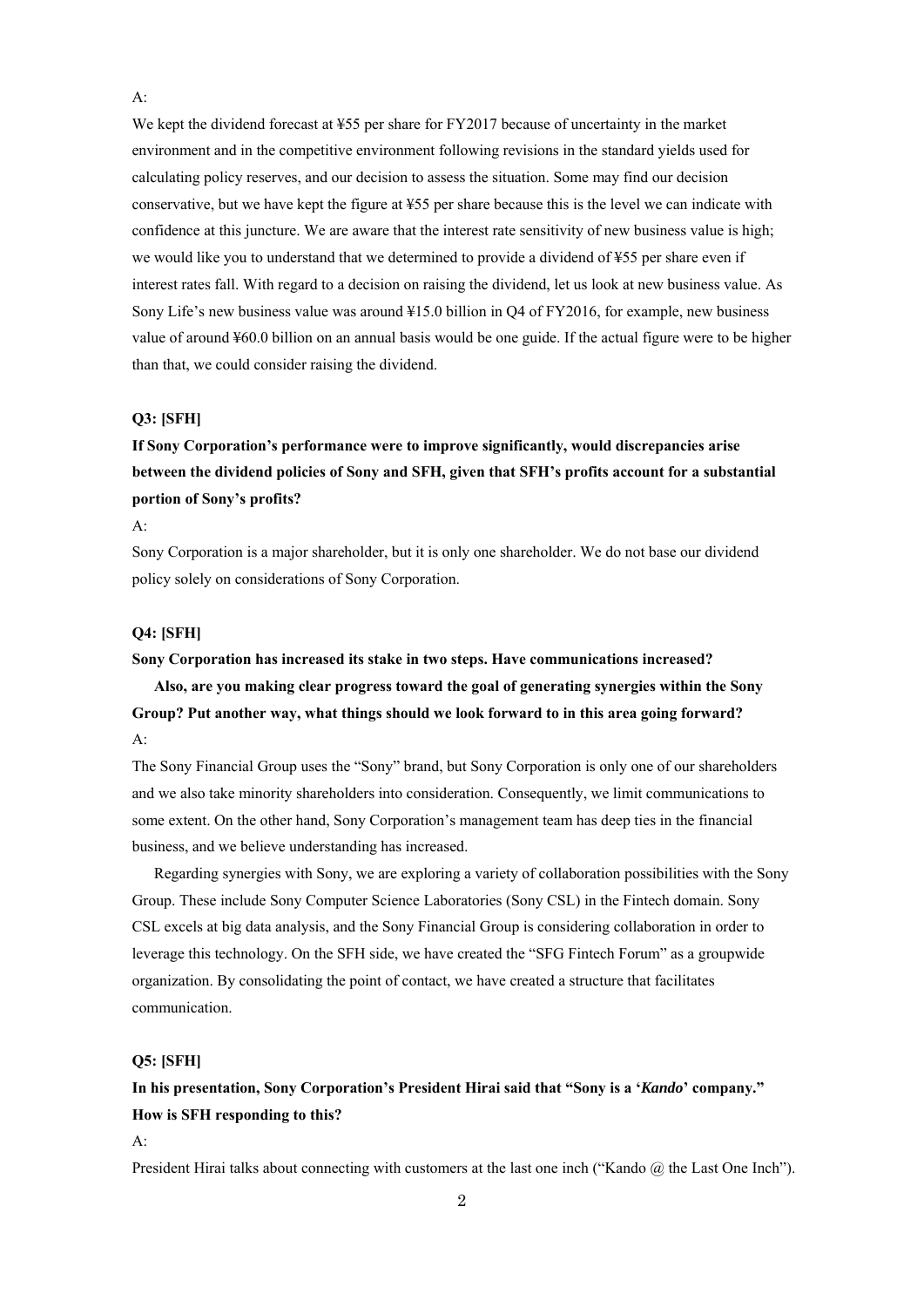Sony Life's Lifeplanner sales employees are the closest to customers. Using the "Sony" brand, Lifeplanner sales employees, who are able to forge direct connections with customers provide that sort of *Kando* in their customer response. Our concept is to increase brand value through life planning. We also aim to deliver *Kando* through collaborative development with Sony in the Fintech field.

#### **Q6: [Sony Life ]**

**Other companies are shifting toward protection-type products, with a particular shift toward the third sector. I understand that Sony Life's business model involves a low share of business in the third sector, but wouldn't it be possible to increase the share of third-sector business in the interest of improving profitability amid the ongoing low-interest-rate environment?** 

A:

At present, Sony Life's share of annualized premiums from new policies in the third sector is around 20%. Unit sales of medical insurance are decreasing, but living benefit insurance includes nursing care and personal accident coverage. This is compensating for the drop in sales of medical insurance, so the share of business in the third sector is growing to some extent.

 Sony Life is prioritizing and launching new products at a rate of two per year, and we would like to launch third-sector products in the future. Profits on third-sector products are generally considered to be highly profitable, but price competition is heating up in some areas. It would be inaccurate to think that we could ensure high margins in all areas of medical insurance. We will take this factor into consideration when developing new products.

#### **Q7: [Sony Life]**

**MCEV sensitivity was fairly low as of March 31, 2017. Was this due to a rise in ultralong-term interest rates led by the introduction of an ultimate forward rate (UFR)? Would it be accurate to assume that MCEV will not rise much even if ultralong-term interest rates increase?** 

A:

Interest rate rises in the market are one factor causing interest rate sensitivity to decrease, but the introduction of a UFR was the biggest factor. MCEV will not increase as much as it did in the past even if interest rates rise, but conversely, neither will MCEV fall as much as before when interest rates decrease.

#### **Additional Q:**

# **Would it be accurate to say that management believes it is preferable to have less change (inability to take advantage of upsides) due to interest rate fluctuations?**

#### A:

To date we have pursued ultralong-term investments in order to reduce interest rate sensitivity with respect to overall MCEV. We view little change in response to interest rate fluctuations as a positive.

 Because changes in MCEV due to interest rate fluctuations have grown smaller, accumulating new business value is a more important consideration for boosting MCEV. New business value is also affected by interest rate fluctuations, but we are working to steadily increase new business value through appropriate measures such as product pricing that take interest rate circumstances into account.